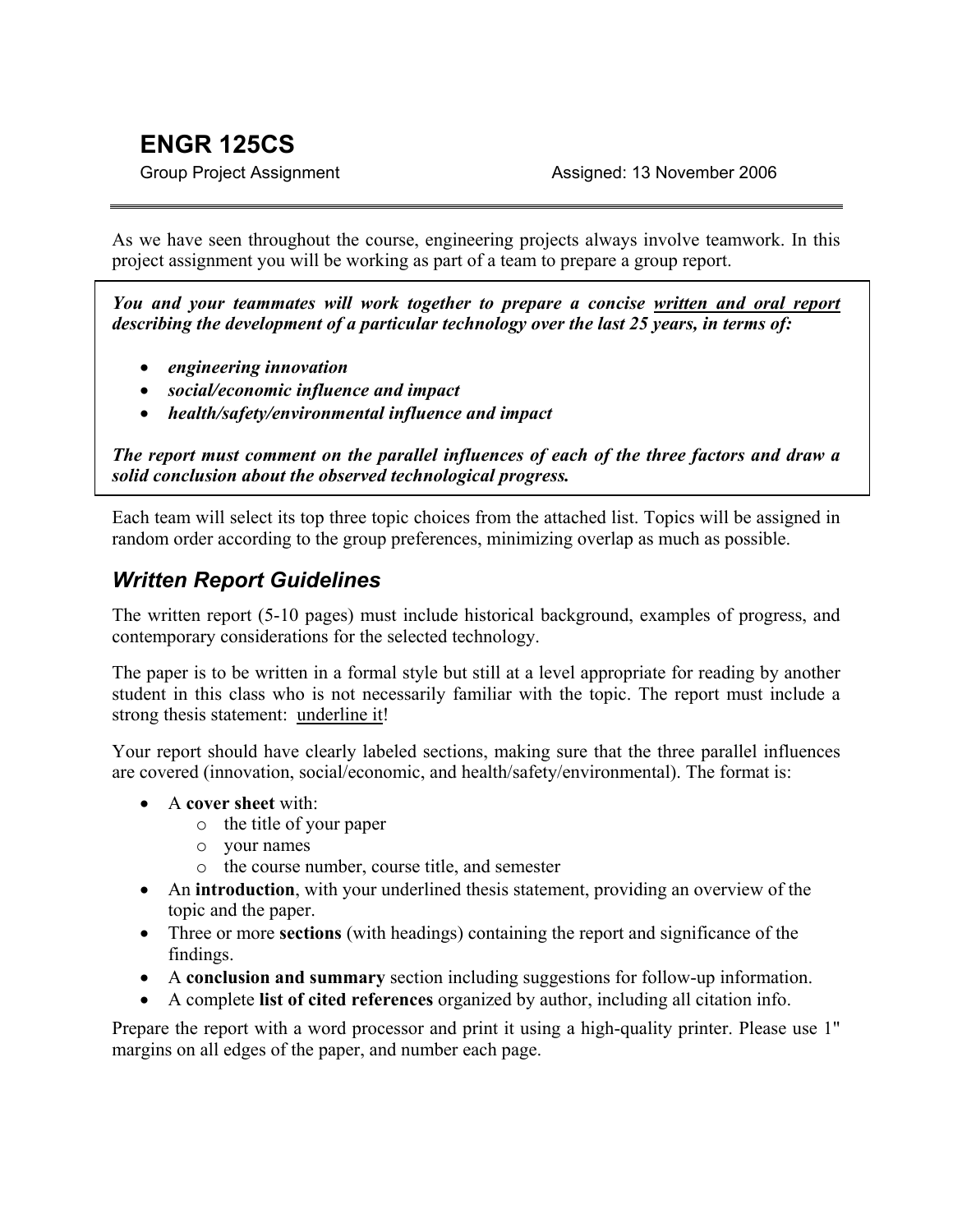The report must include cited references with at least three separate sources from print media (books, journals, magazines) and at least three references from the web. The cited references must be *authoritative* sources (see description below).

## *Oral Report Guidelines*

The oral report (15 minutes) will be presented during class time the last week of class (December 4, 6, and 8). Each team member must participate equally in the oral presentation. The oral report format can be a simple oral lecture, but preferably with appropriate visual aids. If you plan to use computer projection please let me know in advance so that we can have a projector and laptop computer on hand.

Oral presentations require a somewhat different approach compared to written reports. For example, you should not just read your written report out loud, but instead take advantage of the oral format for clarity, pace, and excitement. The oral presentation may certainly draw on the written report for content, but it should be prepared as a standalone presentation.

The audience for your oral report will be your classmates. Keep the presentation focused on the needs and expectations of your peers: don't try to impress them with your group's fiendish brilliance, but at the same time don't be patronizing or glib.

The oral report is only 15 minutes long, so it is extremely important to plan and practice the presentation in advance. Your group should decide on perhaps only two or three key points that you want to cover. The presentation should start with a brief overview of your key points, then give the supporting details, and finally summarize by repeating the key points once again. You want to make sure that the audience will remember the major topics even if they might not recall all the details.

Your group must set aside some practice time outside of class to run the presentation with full visual aids and a stop watch. The 15 minute time limit will be strictly enforced because we need to allow sufficent time to accommodate all of the presentations. If your presentation is too long and you are not able to give your ending summary, your grade will suffer.

# *Authoritative References*

Authoritative references are archival, corroborated, and sanctioned.

*Archival* means that the source is currently available, accessible by the public, and is expected to remain available in the future. This would apply to books and magazines in a public library, official government documents, and bona fide electronic document repositories, such as the online research archives of academic institutions or professional organizations.

*Corroborated* means that the information appears in at least two separate sources, such as a magazine article by one author and the matching information in a research monograph by another author. Corroboration does not guarantee accuracy, but it helps prevent published errors—either accidental or intentional—from leading you astray.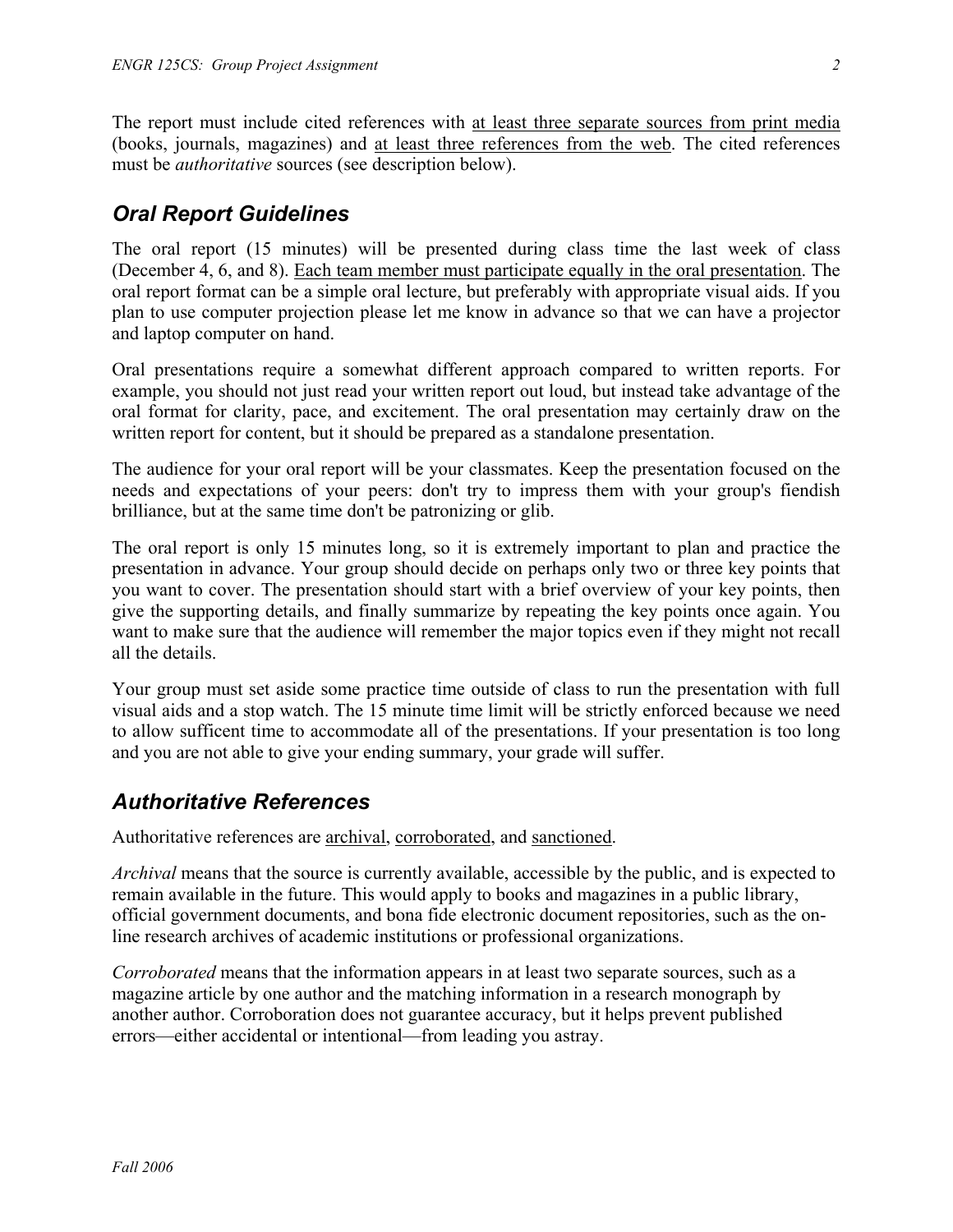*Sanctioned* indicates that the information is from a trustworthy and reputable source, such as a published encyclopedia, a scholarly peer-reviewed journal, or a similar source that is known to have reliable fact-checking procedures in place.

#### **Authoritative examples:**

- An article in World Book Encyclopedia.
- A textbook from a reputable publisher such as Wiley, Prentice-Hall, McGraw Hill, etc.
- A news article published in Newsweek or a similar nationally distributed news magazine.
- The official web site of the National Institute of Standards and Technology (www.nist.gov)

#### **Questionable examples that probably aren't** *authoritative* **by definition:**

- Unreviewed documents from self-published web repositories (blogs, political sites, commercial advertising, wiki sites, etc.).
- Material received via uncorroborated email, via hearsay, or statements solely in oral form.
- Letters to the editor, opinion essays, and other informal personal communication items.
- Videos, books, web sites, or handbills intended to promote a deliberately controversial, decidedly partisan, offensive, or inflamatory viewpoint.

Please use the MLA style guide for all cited references. Order the references by the first author's last name. If the item is anonymous (no author), start the entry with the title.

*Examples:* 

Book: [AUTHORS. TITLE. PLACE: PUBLISHER, DATE.] Lewis, George, and Sylvia Grayson. A Big Red Example Book. New Jersey: Prentice-Hall, 1975.

Journal: [AUTHORS. "ARTICLE TITLE." JOURNAL TITLE VOLUME (DATE): PAGES] Jones, Sue, Steve Bent, and Shirley Ficus. "Building Tall, Building Small." Chronicles of Montana 21.4 (2001): 49-56.

Website: [AUTHORS. "DOCUMENT TITLE." SITE NAME. DOCUMENT DATE. SITE SPONSOR. ACCESS DATE URL] Maher, Robert. "ENGR125CS Syllabus." Technology, Innovation, and Society Course. 2006. Montana State University. 7 Nov. 2006 <<http://www.coe.montana.edu/ee/rmaher/engr125/syllabus.htm>>.

# *Working in a Group*

**Working as a group to prepare a report can be difficult**. It requires some special considerations. This task will be an organizational challenge, both in dividing up the work and in scheduling team meetings. Here are some suggestions.

- Group communication will be vitally important. Exchange preferred contact information (email, phone number, preferred meeting place, etc.).
- Decide right away on regular, mutually convenient meeting times.
- Determine how you want to organize. Will one person be the leader? Will you each find information separately and then combine? Will each person write an entire section of the paper, or simply provide notes and isolated paragraphs? YOU need to decide! However, keep in mind that the final report must be seamless in regard to writing style, so if different people write different sections, you must apply your editing skills to create consistency across the sections.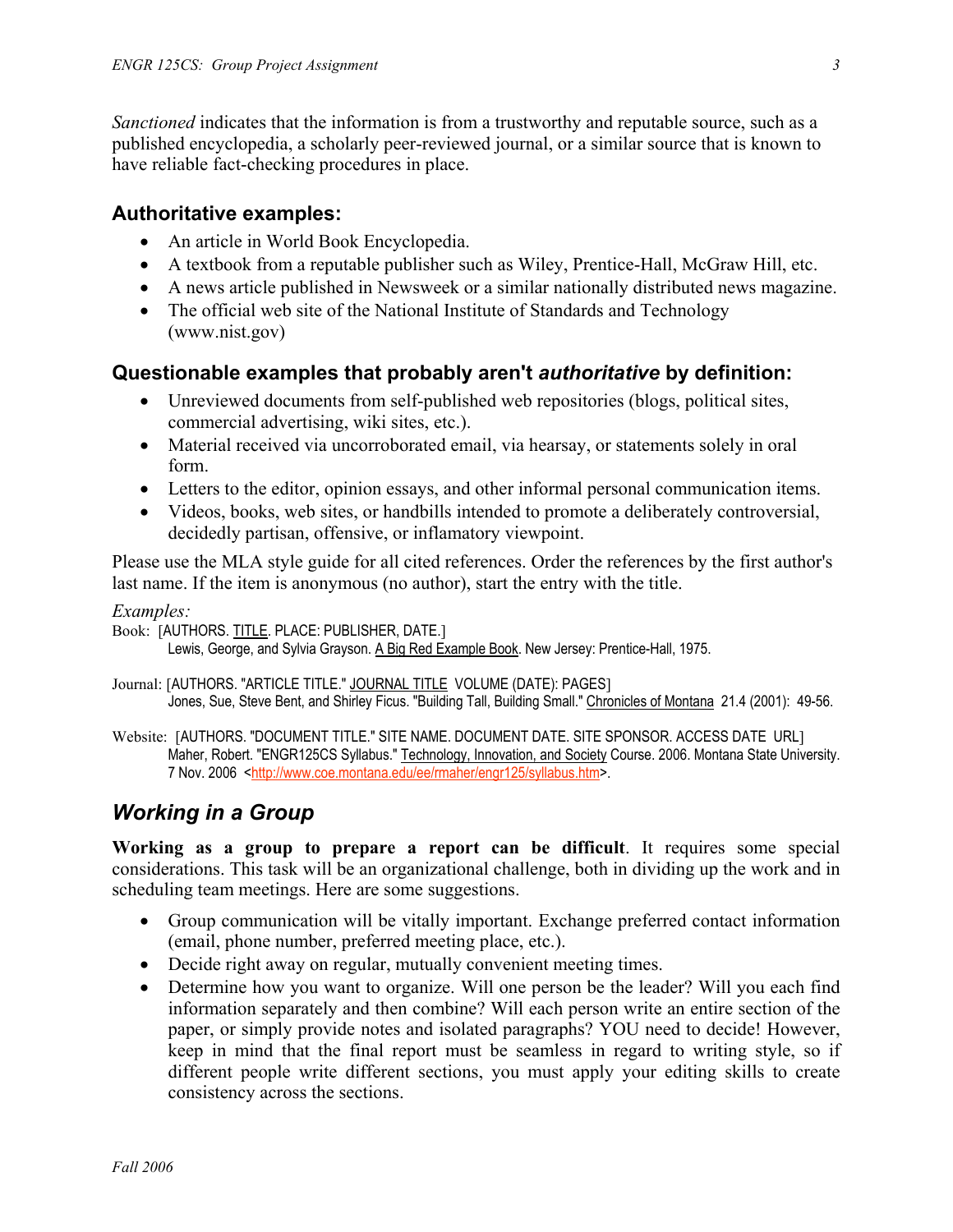• Select appropriate internal group milestones and deadline dates.

### *Grading*

The grading will consist of:

- 20% for completing preparatory deadlines (reference list, draft written report, and active participation in peer review of written reports and oral reports)
- 20% for self and teammate confidential peer review comments
- 40% for the final written report (instructor evaluation)
- 20% for the oral report (instructor and classmates)

Each group will receive a single group score for the final *written* report. Individual student grades will be assigned based on: (a) participation in class activities, (b) self and peer review comments, and (c) oral report participation and quality.

### *Group Project Schedule and Due Dates*

| 13 Nov (Monday)    | Groups and topics assigned                  |
|--------------------|---------------------------------------------|
| 15 Nov (Wednesday) | In class planning meetings (15 minutes)     |
| 17 Nov (Friday)    | DUE: preliminary reference list (a hardcopy |
|                    | list of at least six references, three from |
|                    | print media, three from web; one list per   |
|                    | group)                                      |
|                    |                                             |
| 20 Nov (Monday)    | In class group meetings (15 minutes)        |
|                    |                                             |
| 27 Nov (Monday)    | In class group meetings (15 minutes)        |
| 29 Nov (Wednesday) | In class group meetings (15 minutes)        |
| 1 Dec (Friday)     | DUE: draft written report—peer review       |
|                    | session in class.                           |
|                    |                                             |
| 4 Dec (Monday)     | <b>TEAM PRESENTATIONS (1-6)</b>             |
| 6 Dec (Wednesday)  | <b>TEAM PRESENTATIONS (7-11)</b>            |
| 8 Dec (Friday)     | <b>TEAM PRESENTATIONS (12-15)</b>           |
|                    |                                             |
| 11 Dec (Monday)    | DUE: final copy of the written report       |